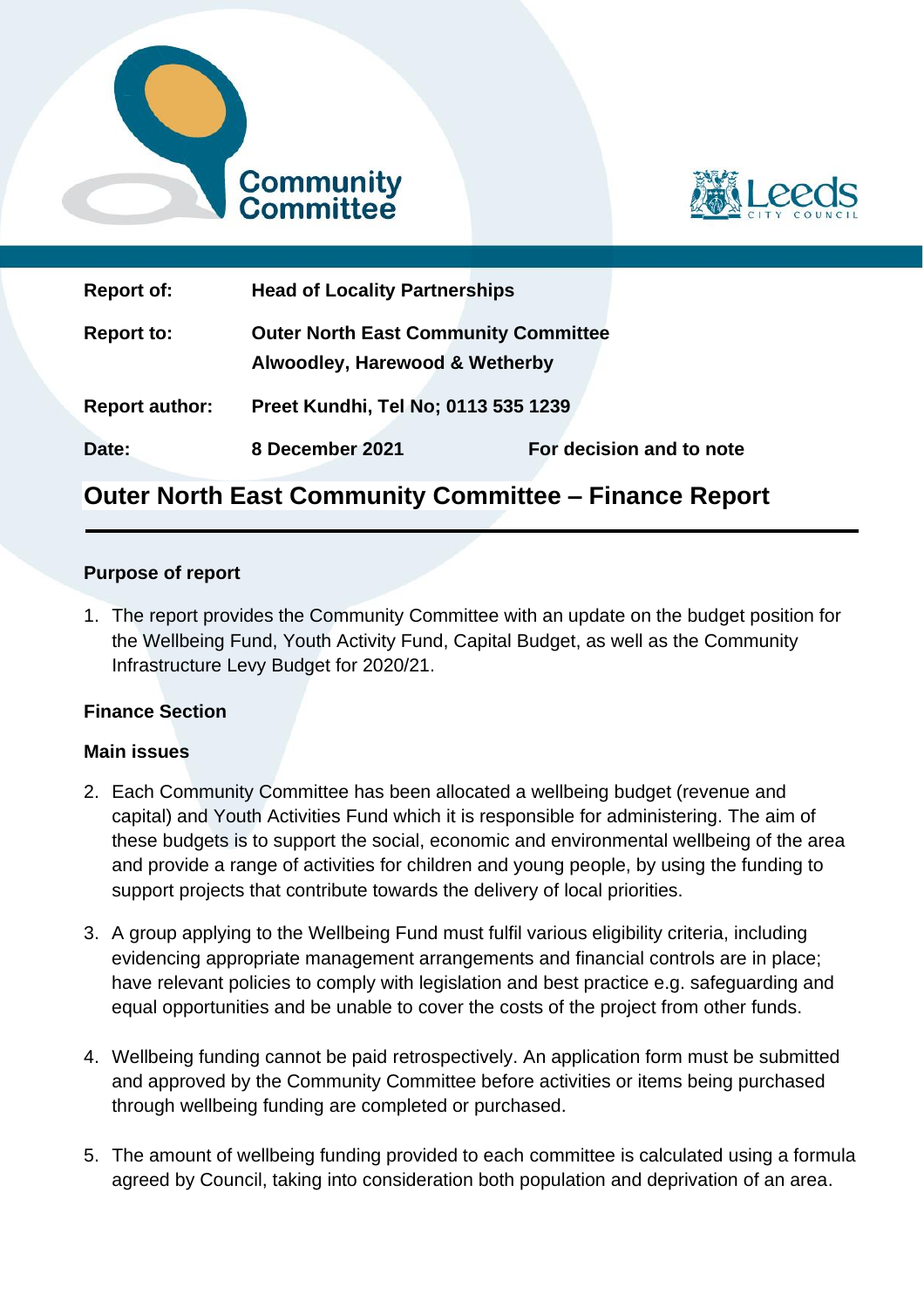- 6. Capital (CRIS) injections are provided as a result of council assets being sold. 5% of the sale price (up to a maximum of £100k) of a council asset is pooled city-wide and redistributed to the Community Committee areas on the basis of deprivation. The Community Committee will receive a new capital injection every 6 months.
- 7. Each Community Committee has also been allocated a Community Infrastructure Levy budget. For each CIL contribution, Leeds City Council retains up to 70-80% centrally, 5% is needed for administration and 15-25% goes to be spent locally. The money will be vested with the local Town or Parish Council if applicable, or with the local Community Committee and spend decided upon by that body. This local money is known as the 'Neighbourhood Fund' and should be spent on similar projects to the Wellbeing Fund (capital).
- 8. In the Outer North East Community Committee this means that the money for the Alwoodley, Harewood and Wetherby ward will be administered by the following parish councils; Aberford & District, Alwoodley, Bardsey Cum Rigton, Barwick in Elmet & Scholes, Boston Spa, Bramham cum Oglethorpe, Bramhope and Carlton, Clifford, Collingham with Linton, East Keswick, Harewood, Scarcroft, Shadwell, Thorner, Thorp Arch, Walton, Wetherby.
- 9. It was agreed that CIL monies for Alwoodley, Harewood and Wetherby wards would be spent in the ward it was generated in.
- 10.Projects eligible for funding by the Community Committee could be community events; environmental improvements; crime prevention initiatives, or opportunities for sport and healthy activities for all ages. In line with the Equality Act 2010, projects funded at public expense should provide services to citizens irrespective of their age, disability, gender reassignment, marriage and civil partnership, pregnancy and maternity, race, religion or belief, sex, and sexual orientation; the fund cannot be used to support an organisation's regular business running costs; it cannot fund projects promoting political or religious viewpoints to the exclusion of others; projects must represent good value for money and follow Leeds City Council Financial Regulations and the Council's Spending Money Wisely policy; applications should provide, where possible, three quotes for any works planned and demonstrate how the cost of the project is relative to the scale of beneficiaries; the fund cannot support projects which directly result in the business interests of any members of the organisation making a profit.
- 11.Any request for funding would involve discussions with appropriate ward members. Where projects do not have support from the Community Committee and are not approved, applicants are offered further discussions and feedback, if this is requested.
- 12.In order to provide further assurance and transparency of all decisions made by the Community Committee, any projects that are not approved will be reported to a subsequent Community Committee meeting.
- 13.Sometimes urgent decisions may need to be made in between formal Community Committee meetings regarding the administration of wellbeing and youth activity budgets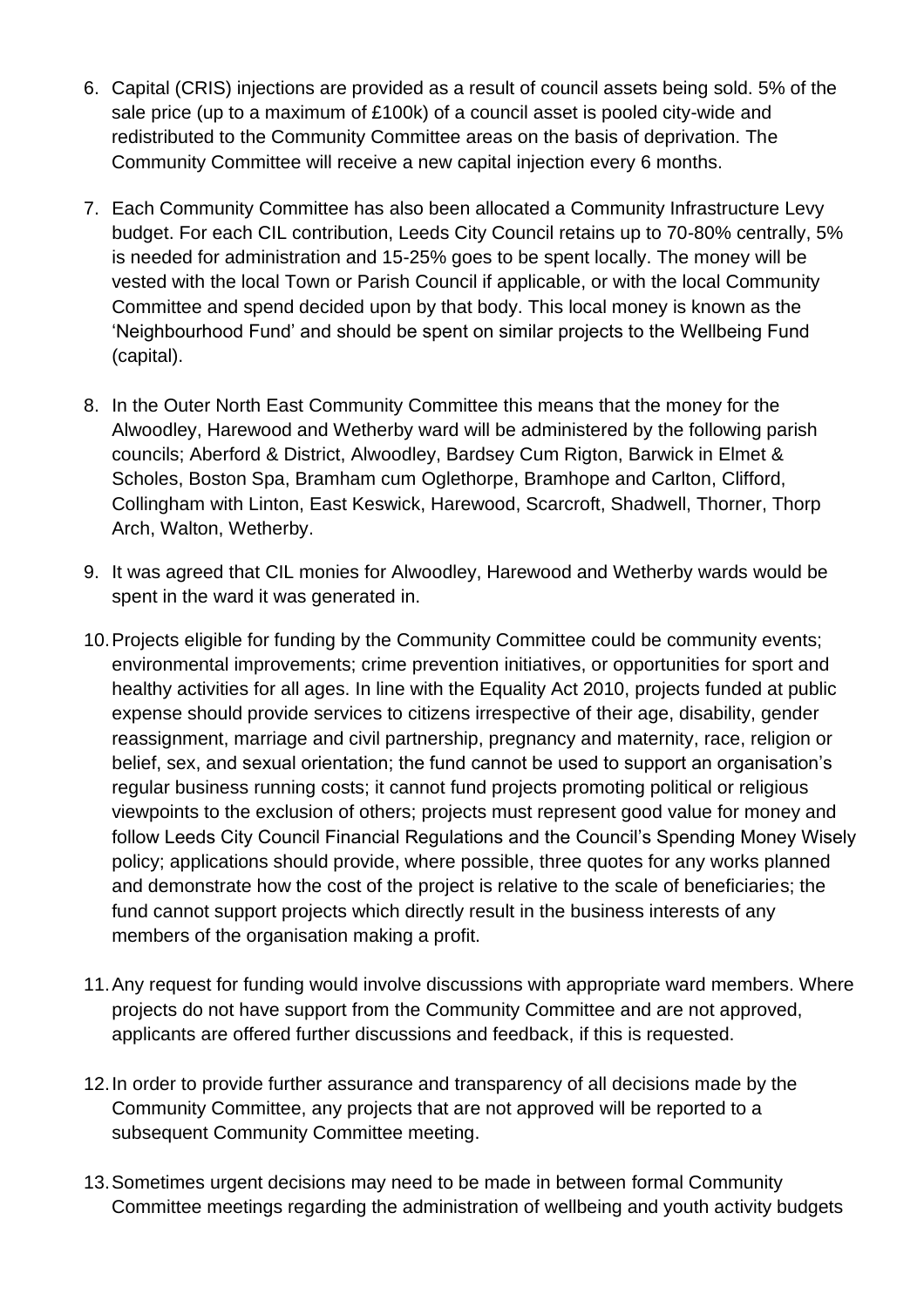and also regarding the use of the Community Infrastructure Levy (CIL) Neighbourhood Fund which has been allocated to the Community Committee. Alongside the Committee, designated officers have delegated authority from the Director of Communities, Housing and Environment to take such decisions.

14.Members are reminded that the necessary scrutiny of applications to satisfy our own processes, financial regulations and audit requires the deadline for receipt of completed applications to be at least five weeks prior to any Community Committee. Some applications will be approved via Delegated Decision Notice (DDN) following consultation with Members outside of the Community Committee meeting cycle.

# **Wellbeing Budget Position 2021/22**

- 15.The total revenue budget approved by Executive Board for 2020/21 was **£52,220**. **Table 1** shows a carry forward figure of **£96,696** which includes underspends from projects completed in 2020/21. **£74,865** represents wellbeing allocated to projects in 2020/21 and not yet completed. The total revenue funding available to the Community Committee for 2021/22 is therefore **£74,050**. A full breakdown of the projects approved or ring-fenced is available on request.
- 16.It is possible that some of the projects may not use their allocated spend. This could be for several reasons, including the project no longer going ahead, the project not taking place within the dates specified in the funding agreement, or failure to submit monitoring reports. Due to this the final revenue balance may be greater than the amount specified in Table 1.
- 17.The Community Committee is asked to note that there is currently a remaining balance of **£20,797.** A full breakdown of the projects is listed in Table 1 and is available on request.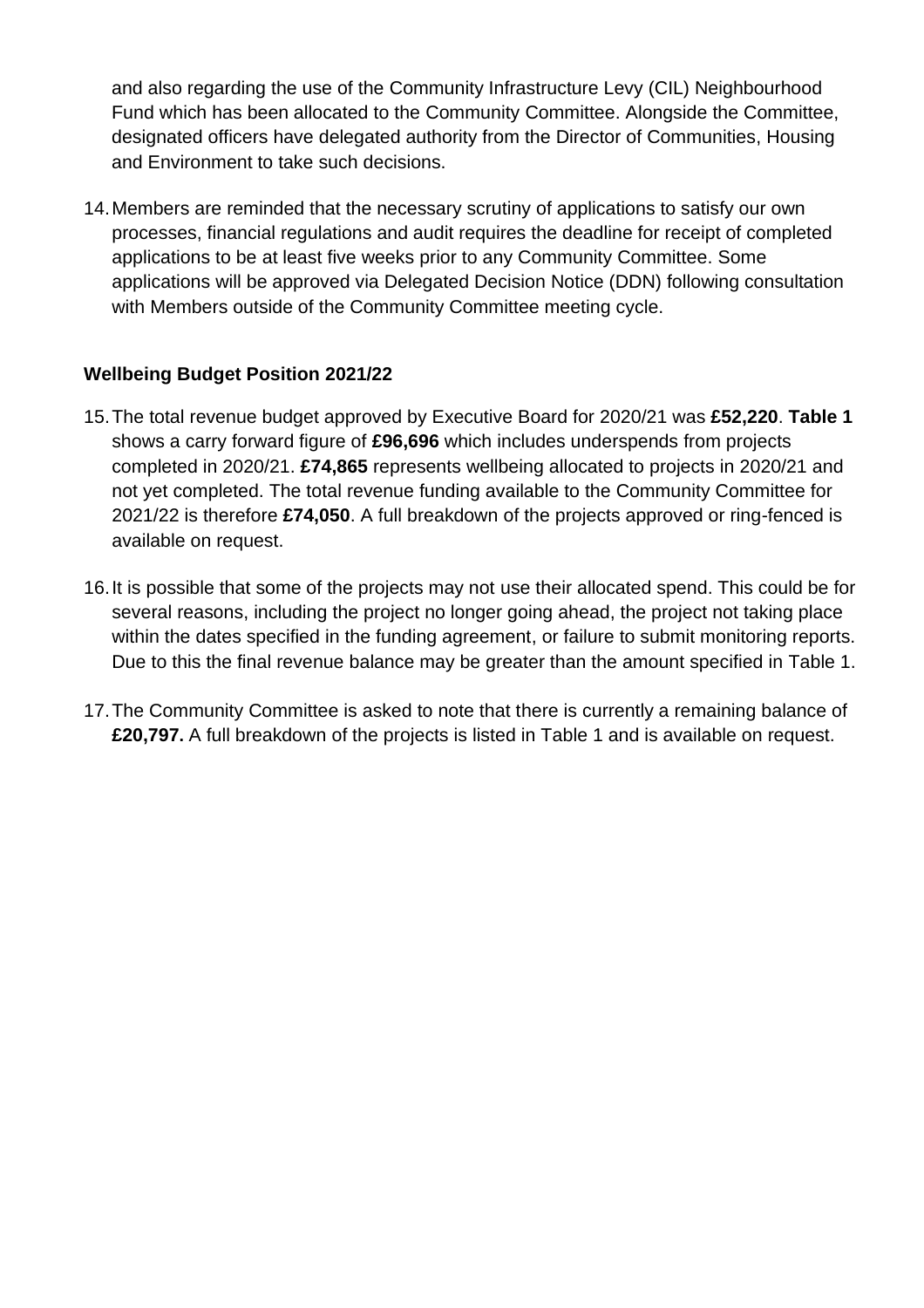# **TABLE 1: Wellbeing Revenue 2021/22**

| <b>INCOME: 2021/22</b>                               | £52,220 |
|------------------------------------------------------|---------|
| <b>Balance brought forward from previous</b><br>year | £96,969 |
| Less projects brought forward from<br>previous year  | £74,865 |
| <b>TOTAL AVAILABLE: 2021/22</b>                      | £74,050 |

|                                                  |         | <b>Ward Split</b> |                 |                 |
|--------------------------------------------------|---------|-------------------|-----------------|-----------------|
| <b>Ward Projects</b>                             | £       | <b>Alwoodley</b>  | <b>Harewood</b> | <b>Wetherby</b> |
| <b>Communal Shed</b>                             | £500    | £0                | £0              | £500            |
| Litter Bins in Slaid Hill                        | £460    | £460              | £0              | £0              |
| Raby Park Fencing                                | £1,448  | £0                | £0              | £1,448          |
| <b>Small Grants</b>                              | £1,500  | £0                | £500            | £1,000          |
| <b>Community Engagement</b>                      | £950    | £200              | £250            | £500            |
| <b>Skips</b>                                     | £1,800  | £600              | £600            | £600            |
| <b>Alwoodley Grit Bins</b>                       | £10,000 | £10,000           | £0              | £0              |
| Harewood Environmental Fund                      | £10,000 | £0                | £10,000         | £0              |
| <b>Wetherby Grit Bins</b>                        | £3,000  | £0                | £0              | £3,000          |
| Millennium Green Wellbeing Project               | £4,000  | £0                | £4,000          | £0              |
| Wetherby Methodist Community Centre WIFI         | £1,000  | £0                | £0              | £1,000          |
| <b>Grant for Professional Staff - PHAB</b>       | £591    | £169              | £338            | £84             |
| Alwoodley Speeding Project                       | £2,500  | £2,500            | £0              | £0              |
| Harewood and Wetherby Speeding Projects          | £5,000  | £0                | £2,500          | £2,500          |
| <b>Wetherby Arts Festival 21</b>                 | £1,500  | £0                | £0              | £1,500          |
| Barwick in Elmet & Scholes Christmas Lights      | £1,000  | £0                | £1,000          | £0              |
| <b>Wetherby Community Bonfire Event</b>          | £5,000  | £0                | £0              | £5,000          |
| <b>Walton Community Bonfire Event</b>            | £1,000  | £0                | £0              | £1,000          |
| Thorpe Arch Christmas Lights                     | £1,500  | £0                | £0              | £1,500          |
| Boston Spa Christmas Lights                      | £1,785  | £0                | £0              | £1,785          |
| <b>Crime Reduction Roadshows</b>                 | £566    | £566              | £0              | £0              |
| <b>Community Noticeboard</b>                     | £2,000  | £2,000            | £0              | £0              |
| Santa's Visits                                   | £3,000  | £3,000            | £0              | £0              |
| <b>Total Amount Approved</b>                     | £60,100 | £19,495           | £19,188         | £21,417         |
| <b>Actual Remaining Balance (Total/Per ward)</b> | £20,797 | £8,098            | £2,657          | £10,042         |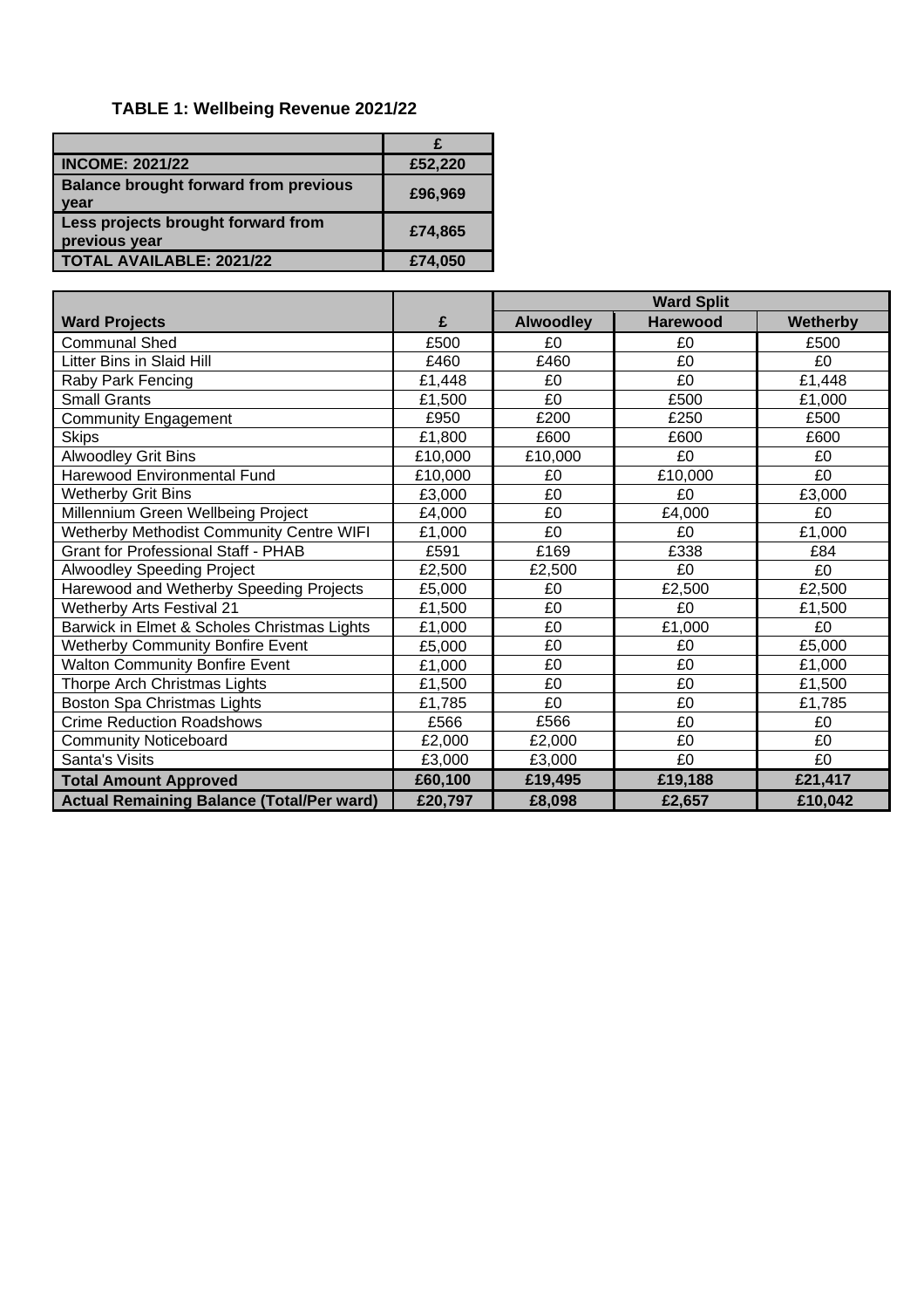## **Wellbeing and Capital Projects for Consideration and Approval**

- 18.The following projects are presented for Members' consideration:
- 19. **Project Title**: Various Community Groups **Name of Group or Organisation:** Moortown West Residents Association **Total Project Cost**: **£3,960 Amount proposed: £3,960 Wards covered: Alwoodley**

**Project Description**: Funding to pay for facilities, to allow the following groups to take place; children's play morning, a fitness sessions, a dance class, a community choir and the food exchange project.

**Community Committee Priorities:** Resilient Communities.

#### **Delegated Decisions (DDN)**

- 20.Since the last Community Committee meeting on 13 September 2021, all the projects listed below have been considered and approved by DDN:
	- a) Wetherby Town Council Bonfire
	- b) Walton Community Bonfire Event
	- c) Thorp Arch Christmas Lights
	- d) Christmas Trees and Lights Boston Spa
	- e) Scholes Lodge Field Bulb And Wildflower Meadow
	- f) Crime Reduction Roadshows
	- g) Community Noticeboard
	- h) Santa's Visits
	- i) Boston Spa Village Hall Renovations

#### **Declined Projects**

- 21.Since the last Community Committee meeting on 13 September 2021, there has been one project which has been declined.
	- a) Money Buddies

#### **Youth Activities Fund Position 2021/22**

- 22.The total available for spend in Outer North East Community Committee in 2021/22, including carry forward from previous year, is **£102,299**.
- 23.The Community Committee is asked to note that so far, a total of **£60,256** has been allocated to projects, as listed in **Table 2**.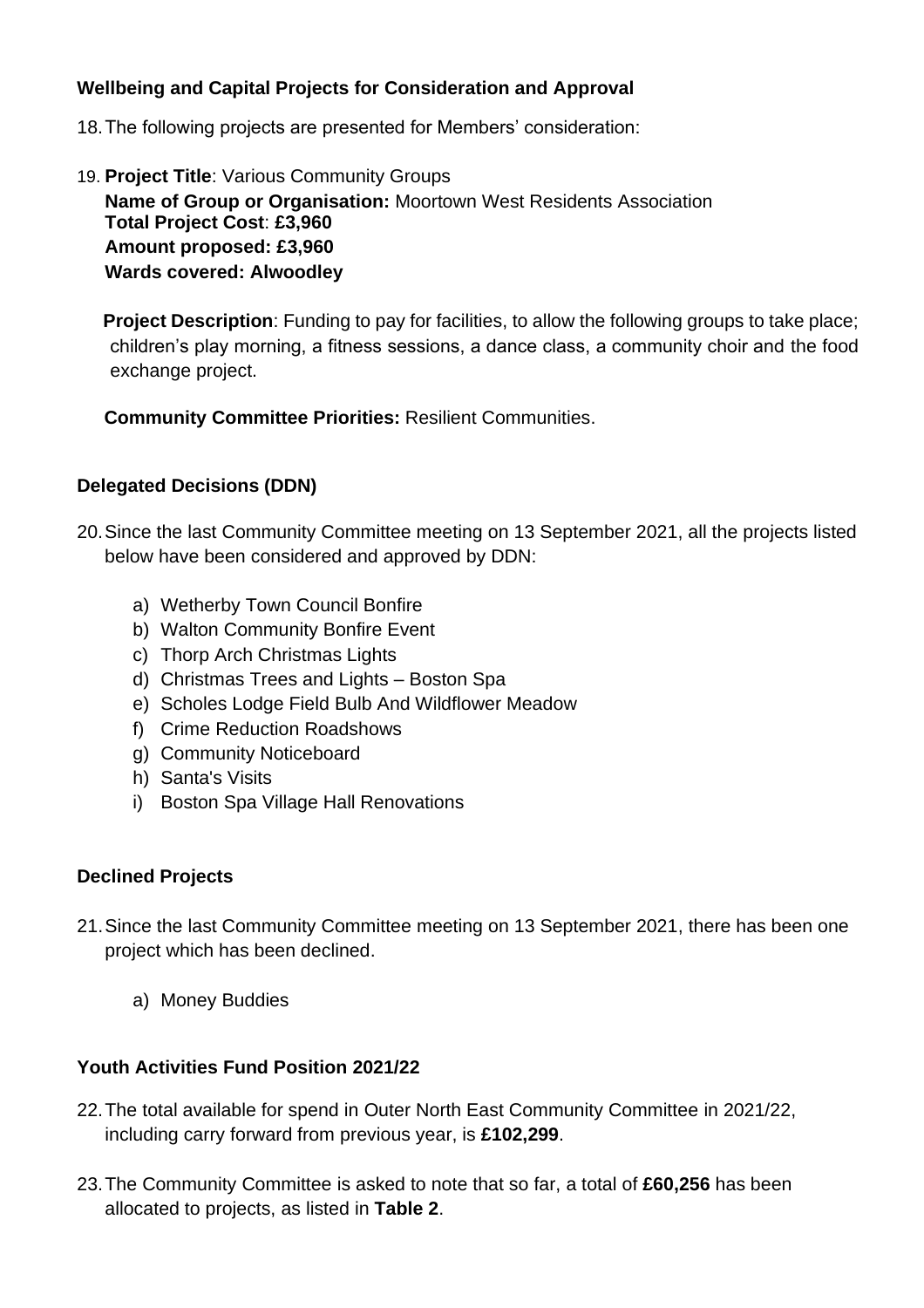24. The Community Committee is also asked to note that there is a remaining balance of **£42,043** in the Youth Activity Fund. A full breakdown of the projects is available on request.

| <b>TABLE 2: Youth Activities Fund 2021/22</b> |  |
|-----------------------------------------------|--|
|-----------------------------------------------|--|

|                                                                               |                                        | <b>Ward Split</b><br>8-17 Population |                 |          |
|-------------------------------------------------------------------------------|----------------------------------------|--------------------------------------|-----------------|----------|
|                                                                               | <b>Total</b><br>allocation             | <b>Alwoodley</b>                     | Harewood        | Wetherby |
| <b>Income 2021/22</b>                                                         | £35,500                                | £13,617                              | £10,923         | £10,958  |
| Carried forward from previous year                                            | £77,311                                | £22,820                              | £25,625         | £28,865  |
| Total available (including brought forward<br>balance) for schemes in 2021/22 | £112,811.85                            | £36,437                              | £36,549         | £39,824  |
| Schemes approved in previous year to be<br>delivered this year 2021/22        | £10,512.34                             | £0                                   | £3,506          | £7,006   |
| Total available budget for this year 2021/22                                  | £102,299.51                            | £36,437                              | £33,043         | £32,818  |
| <b>Projects 2021/22</b>                                                       | <b>Amount</b><br>requested<br>from YAF | <b>Alwoodley</b>                     | <b>Harewood</b> | Wetherby |
| <b>Scarcroft Cricket Club Junior Coaching</b>                                 | £7,536                                 | £0                                   | £7,536          | £0       |
| Youth Summit Project Ringfence                                                | £10,000                                | £0                                   | £5,000          | £5,000   |
| Leeds Rhinos Summer Camps                                                     | £16,080                                | £16,080                              | £0              | £0       |
| Mini Breeze - Wetherby                                                        | £3,650                                 | £0                                   | £0              | £3,650   |
| Tee Time Tennis 2021                                                          | £6,075                                 | £0                                   | £6,075          | £0       |
| The Tempo FM Radio Academy                                                    | £3,500                                 | £0                                   | £0              | £3,500   |
| Zone and Away                                                                 | £5,150                                 | £5,150                               | £0              | £0       |
| Mini Breeze - Alwoodley                                                       | £3,650                                 | £3,650                               | £0              | £0       |
| Equipment Storage for 1st Clifford Scout<br>Group                             | £3,835                                 | £0                                   | £0              | £3,835   |
| <b>External Training Facilities</b>                                           | £780                                   | £780                                 | £0              | £0       |
| <b>Total spend against projects</b>                                           | £60,256                                | £25,660                              | £18,611         | £15,985  |
| Remaining balance per ward                                                    | £42,042                                | £10,777                              | £14,432         | £16,833  |

#### **Youth Activity Funding for Consideration and Approval**

25.The following projects are presented for Members' consideration:

26. **Project Title**: Bouldering Wall

**Name of Group or Organisation:** Bardsey First Scouts Club **Total Project Cost**: **£800 Amount proposed: £800 Wards covered: Harewood** 

**Project Description**: Funding to rebuild a bouldering wall, which will be used all sections of the Souts and Beavers.

 **Community Committee Priorities:** Child Friendly City. Health & Wellbeing & Better Lives **Capital Budget 2020/21**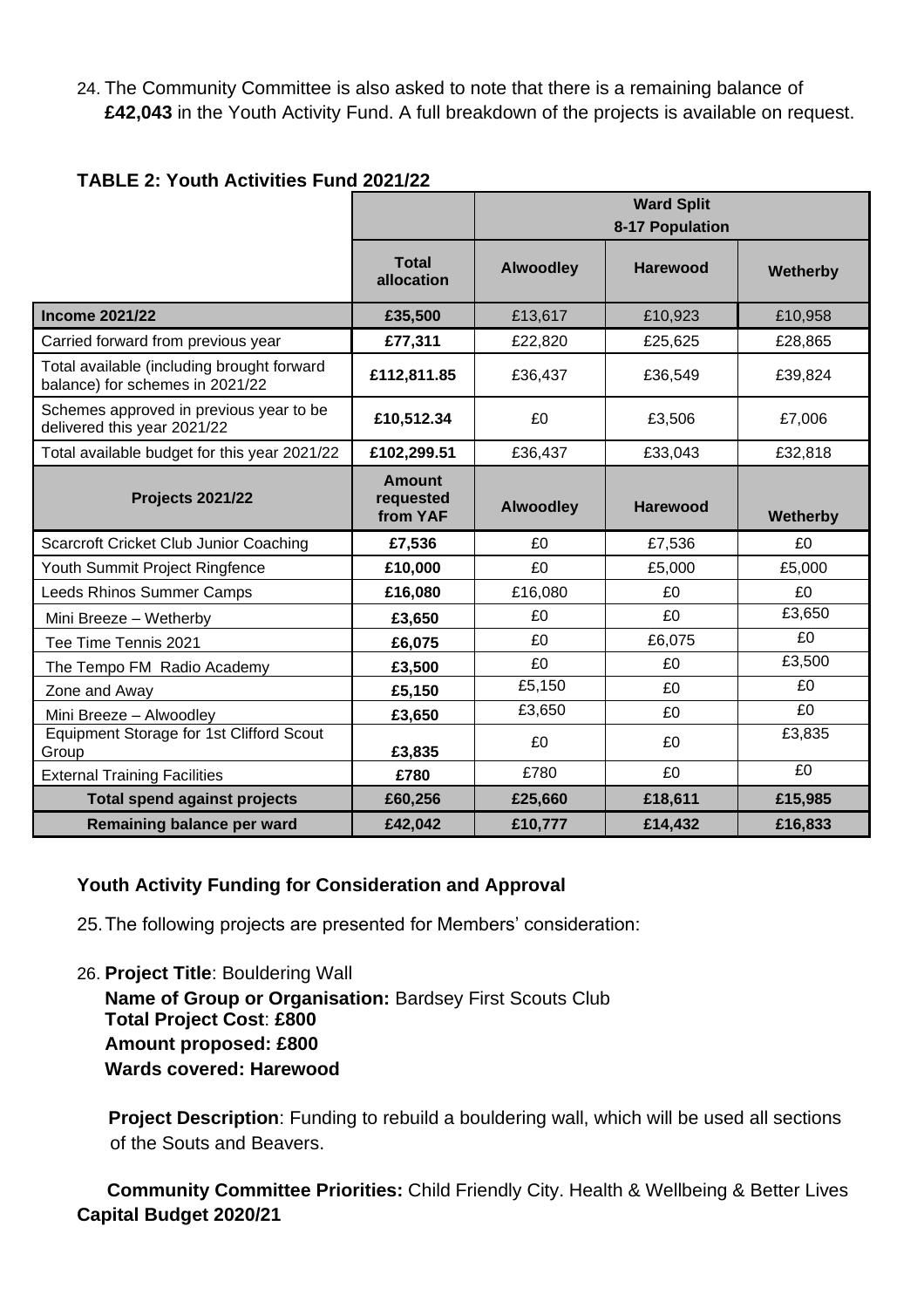27.The Outer North East Community Committee has a capital budget of **£15,695** available to spend, as a result of new capital injection in September 2021 of £1,800. Members are asked to note the capital allocation broken down by ward and summarised in **Table 3**.

#### **TABLE 3: Capital 2021/22**

|                                     |         | <b>Alwoodley</b> | <b>Harewood</b> | Wetherby |
|-------------------------------------|---------|------------------|-----------------|----------|
| <b>Balance remaining (per ward)</b> | £17,495 | £3,087           | £8,221          | £6,187   |

#### **Community Infrastructure Levy (CIL) Budget 2020/21**

28.The Community Committee is asked to note that there is **£0** total payable to the Outer North East Community Committee).

#### **Monitoring Information**

29.As part of their funding agreements, all projects which have had funding approved by the Community Committee are required to provide update reports on the progress of their project. These reports are so that the Community Committee can measure the impact the project has had on the community and the value for money achieved.

#### **Corporate Considerations**

#### **Consultation and Engagement**

30.The Community Committee has previously been consulted on the projects detailed within the report.

#### **Equality and Diversity/Cohesion and Integration**

31.All wellbeing funded projects are assessed in relation to Equality, Diversity, Cohesion and Integration. In addition, the Communities Team ensures that the wellbeing process complies with all relevant policies and legislation.

# **Council Polices and City Priorities**

- 32.Projects submitted to the Community Committee for wellbeing funding are assessed to ensure that they are in line with Council and City priorities as set out in the following documents:
	- 1. Vision for Leeds 2011 30
	- 2. Best City Plan
	- 3. Health and Wellbeing City Priorities Plan
	- 4. Children and Young People's Plan
	- 5. Safer and Stronger Communities Plan